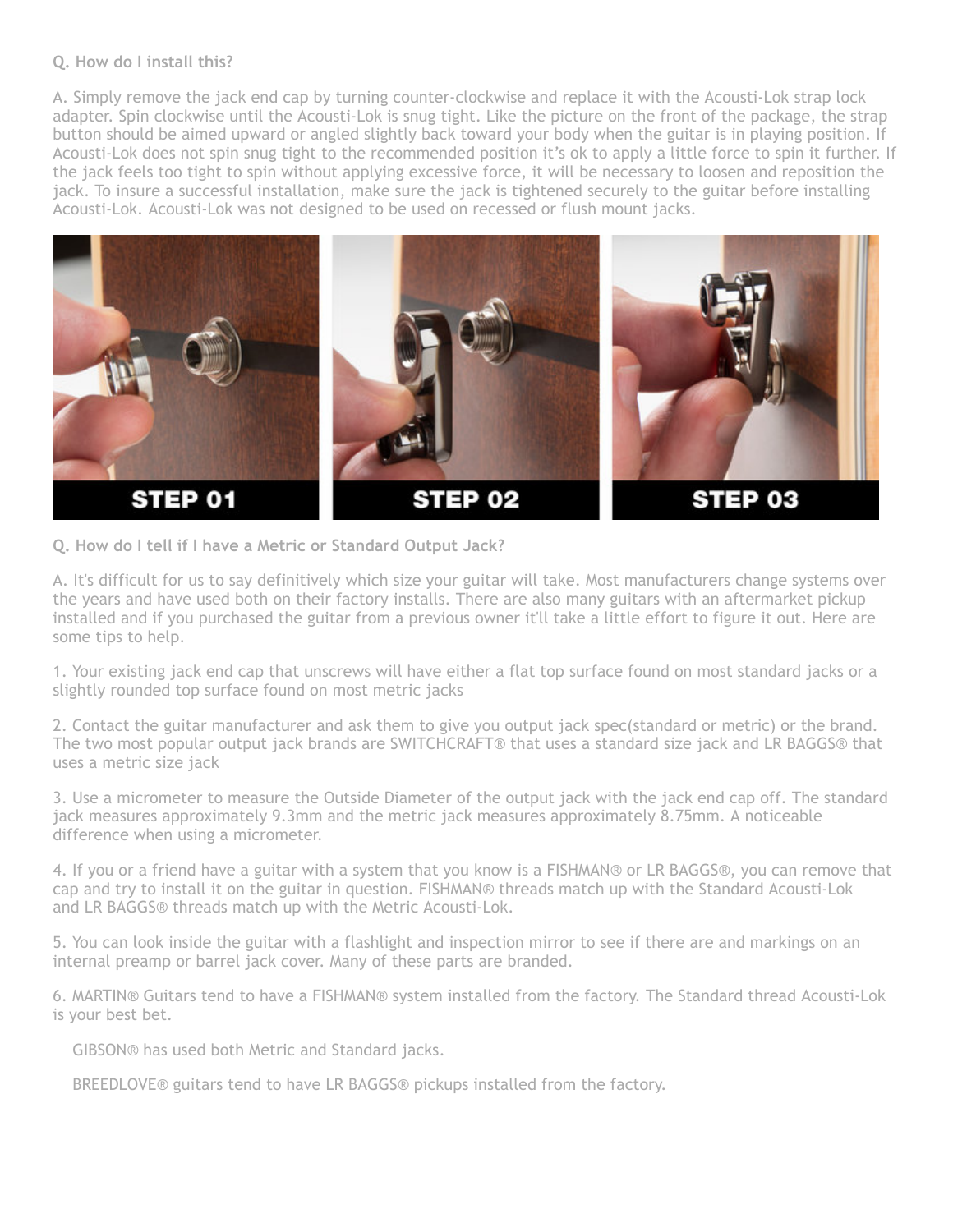

**Q. Which pickups are compatible with the Standard Acousti-Lok (MN270)?**

**A.** The following pickup system are compatible with the Standard Acousti-Lok (MN270): Fishman Pickups (Rare Earth, Matrix System, etc.), 90's-2000's Taylor Guitars with slider controls mounted on the body, system is made by Fishman, The Amulet Dual Mono, Dimarzio Black Angel, Seymar Duncan - Mag Mic, K&K Sound Pure Mini & Pure Classic.

**Q. Which pickups are compatible with the Metric Acousti-Lok (MN271)?**

A. The following pickup systems are compatible with the Metric Acousti-Lok (MN271): LR Baggs, Shadow pickups, K&K Sound Universal Sound Board (Hot Spot, Big Shot, Big Twin, Twin Spot), Esonic, Esonic II, KFFN Schatten, Godin QIT.

**Q. Where should the Acousti-Lok strap button be pointing to be in the ideal position to avoid unwanted loosening?**

A. For the Standard (MN270) and Metric (MN271) Strap Lock Adapters the Acousti-Lok must be snug tight on the output jack and strap button be pointed back to the player when in the playing position (See photo below). Depending on the size of your gut, the strap button should be pointing somewhere between the 9:00-11:00 position. If it is not, then you will need to reposition the output jack thread and try again. See our video on how to do this. Once you get Acousti-Lok set in the right position you should not have to adjust it again. The reason for this strap button positioning is to avoid unwanted loosening of Acousti-Lok.

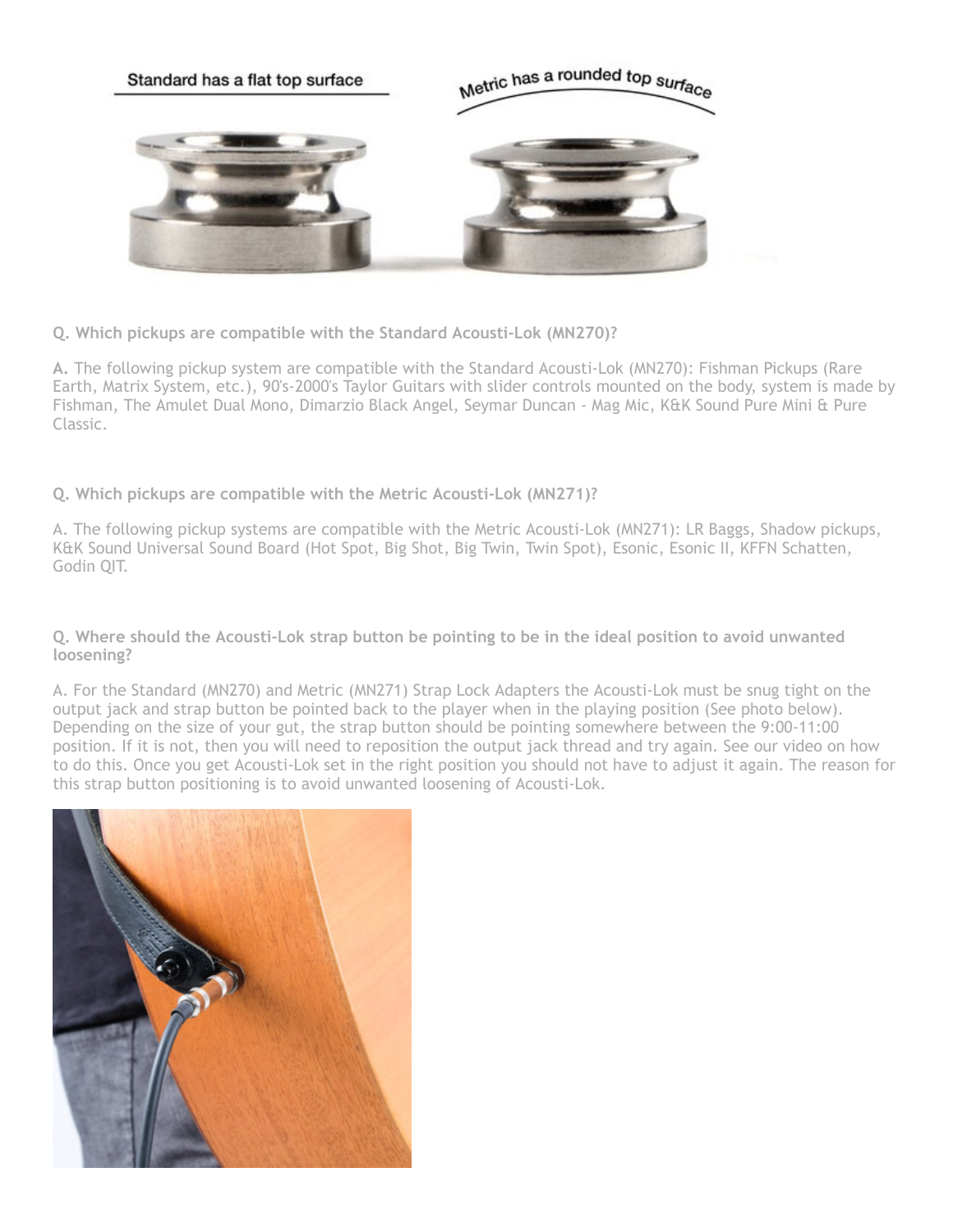**Q. Will Acousti-Lok work on my acoustic bass, ukulele and other string instruments with this problem?**

A. It will work if it has the output jack specification listed on the product page.

**Q. Will this work on recessed or flush mount jacks?** 

A. No

**Q. Will the end of my strap block the output jack?**

A. The amount of extra material that goes beyond the strap pin opening on a guitar strap varies considerably. While this material may seem to partially block the output jack opening, it is flexible and can rest against or lay over the guitar cable with no issue. If you're running into an issue with your strap you may be able to trim the end of the strap, depending on how it's made. Also, consider using a right angle plug into your guitar if you're not doing so already. That may allow a longer strap end to rest over the jack once it's plugged in. Acousti-Lok was designed to be as stealth and unobtrusive as possible while serving its ultimate purpose, securing the strap to the guitar with strap locks. A longer or larger design may not fit into some guitar cases as well and would protrude further off the guitar.

## **Q. What Acousti-Lok would work for K&K SOUND® pickups?**

A. K&K SOUND® Pure Mini and Pure Classic work with the Standard Acousti-Lok (MN270)

K&K SOUND® Universal Sound Board Pickup (Hot Spot, Big Shot, Big Twin, Twin Spot) works with the Metric Acousti-Lok (MN271)

# **Q. What size allen key wrench is needed to tighten the strap button?**

A.  $7/64"$ 

## **Q. Will Acousti-Lok work with DUNLOP® Straps Locks?**

A. It's easy to convert Acousti-Lok to be used with DUNLOP® strap locks, but you will need a shorter screw. Simply loosen the screw holding the Acousti-Lok strap button in place and replace it with the DUNLOP® strap button.

We use and recommend a socket head cap screw #6-32. Screw lengths needed are 1/4" long for FISHMAN® and LR BAGGS® style (MN270 & MN271) and 3/16" for the TAYLOR® 9v EXPRESSION SYSTEM® (MN272).

If you're handy you can file or grind down the original screw to the appropriate length. Please note the screw can not protrude beyond the surface of the underside at all or it will scratch your guitar.

For more details on how to convert the Acousti-Lok to work with DUNLOP® Strap Locks [CLICK HERE](https://youtu.be/AYHMXCUNniE) for a tutorial video.

## **Q. Which Strap Locks can Acousti-Lok work with?**

**A.** Your Acousti-Lok strap lock adaptor is equipped with a high-quality Schaller style strap lock pin. If you intend to install Schaller style strap locks on your guitar neck and strap, then you're all set. By the way, when we say "Schaller style" we're referring to the design Schaller came out with in 1981. Since then, many companies have made copies of this design. Some are better quality than others but most importantly we want you to know you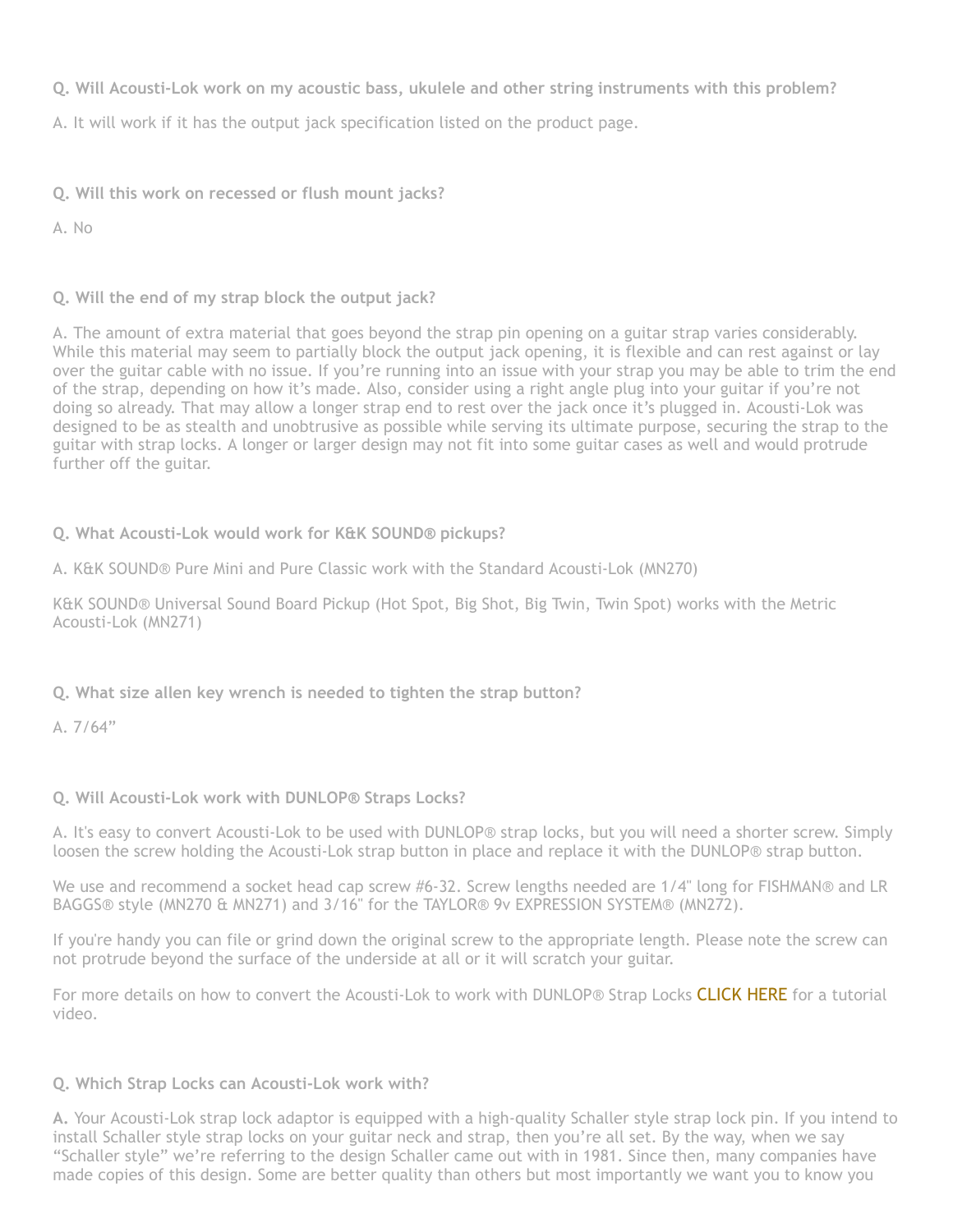have many options in choosing a Schaller style set of strap locks. Fender, Grover, Guitar Center, Thomann, Warwick and Seismic Audio are some of the companies making these. Check Amazon, Reverb.com or Ebay and you'll find even more choices at great price points.

Tip for using Schaller S-Locks: The strap pin and mounting screw are fused together with this design and the screw is too big to use in the neck heel of most acoustic instruments without the risk of cracking the neck. We recommend using a Schaller style button that uses a separate screw. These buttons can be purchased separately and allow you to use a screw that's sized appropriately for your installation.

If you like the idea of using strap locks on your acoustic guitar without having to modify it but prefer another style other than Schaller, Acousti-Lok is still the right choice! You can easily replace the stock button on your Acousti-Lok with the strap lock button of your choice. It's simply a matter of removing the button using a 7/64" Allen key and installing the replacement. Different buttons require different length screw to mount correctly. You want to use a screw that is long enough to securely attach but it can't be so long that it protrudes past the bottom surface of the Acousti-Lok at all. If it sticks out even a tiny bit, it WILL scratch your guitar, so check carefully when converting.

Some players choose Acousti-Lok as a way to avoid the tough job of fitting the strap around the oversized output jack on most acoustic/electric instruments. If you're in this camp, you have a couple options. You can simply hook your strap onto the Schaller strap lock button and be done with it since the button is designed to also work as a non-locking strap pin. This works ok, but honestly doesn't give the most secure fit. We recommend that if you're using your Acousti-Lok this way, choose a replacement button that has a wider top that'll make it more difficult for the strap to accidentally slip through. The D'Addario Elliptical button has been a popular choice with our customers for this conversion. Just like replacing the button with a different brand strap lock, you want to use a screw that is long enough to securely attach but it can't be so long that it protrudes past the bottom surface of the Acousti-Lok at all. If it sticks out even a tiny bit, it WILL scratch your guitar, so check carefully when converting.

| <b>Brand</b> | Model                                       | Screws for Conversion on MN270 #6-32 threads                                                |
|--------------|---------------------------------------------|---------------------------------------------------------------------------------------------|
| Dunlop       | Straplok Strap Retainers                    | 1/4" socket head or grind down original screw to 1/4"                                       |
| Ernie Ball   | Strap Locks                                 | 1/4" flathead, 1/4" roundhead                                                               |
| D'Addario    | Planet Waves Universal<br>Strap Lock System | 7/16" flathead                                                                              |
| Fender       | F Strap Locks (FSL)                         | 5/16" socket head or grind down original screw to<br>5/16", 5/16" flathead, 5/16" roundhead |
| D'Addario    | Planet Waves Elliptical<br>End Pin          | 7/16" flathead, 3/8" roundhead                                                              |
| Levy's       | Lockable Strap Buttons                      | 1/4" flathead, 1/4" roundhead                                                               |

**Q. Do I have to buy Schaller brand strap locks to be compatible with Acousti-Lok?**

A. No. You can use Schaller brand strap locks, or one of the many copies of their original design that are readily available. Here are several options:

**Grover Strap Locks**

https://www.grotro.com/Grover/GROVER-ACCESSORIES/Strap-Locks

Available in four colors: Black - GP800B, Nickel - GP800N, Chrome - GP800C, Gold - GP800G

**Fender Strap Locks**

https://shop.fender.com/en-US/parts/strap-locks-buttons/fender-strap-locks/0990690006.html

Available in three colors: Black - Model #: 0990690006, Chrome - Model #: 0990690000, Gold - Model #: 0022043049